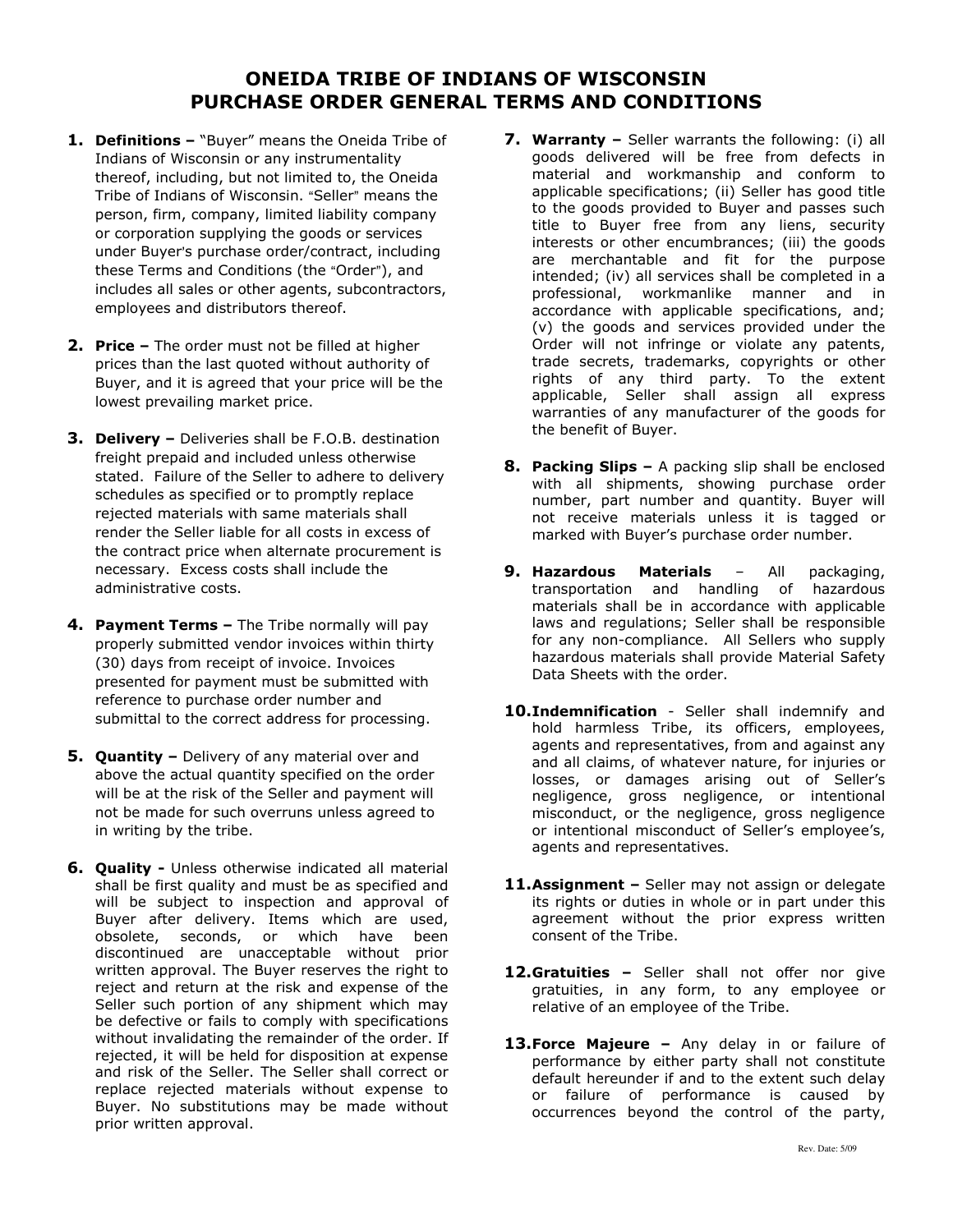which are not within reasonable control of the party.

- 14. Licensing Sellers are required to have a vendor license issued by the Oneida Compliance Department. Some Sellers may be required to maintain a license as required by the Oneida Gaming Commission. Failure of Seller to maintain required licenses or termination of required licenses and permits may result in removal of Seller's name from the vendor list and immediate cancellation of the Order.
- 15. Order Acceptance Any acceptance of the Order by the Seller, whether in writing or by performance, is limited to and shall be subject to these Terms and Conditions, or in any written amendment signed by Buyer and binding upon Seller. Any proposal for additional or different terms in any document provided by Seller to change the terms of the Order is rejected and shall not be effective.
- 16. Acceptance by Buyer Goods and/or services purchased under the Order are subject to Buyer's inspection and approval within a reasonable time, but not less than 60 days after delivery. Buyer, at its option, may reject all of any portion of such goods or services which do not conform in every respect with the terms of the Order, or require Seller to provide replacement goods or reperform services in conformity with the terms of the Order at Seller's cost. If Buyer elects to accept nonconforming goods or services, Buyer, in addition to its other remedies, shall by entitled to deduct a reasonable amount from the contract price thereof to compensate Buyer for the nonconformity. Any acceptance by Buyer shall not be deemed a waiver or settlement of any defect in such goods and/or services.
- 17. Risk of Loss Until accepted by Buyer as provided above, Seller shall bear all risk of loss and damage, unless such loss results from the negligence of Buyer.
- 18. Change, Cancellation and Termination The Order can be changed, terminated or canceled by Buyer for any reason, including convenience upon prior written notification to Seller. In the event of a change, Buyer and Seller will make a fair and equitable modification to their rights and obligations under the Order, if such change results in an increase or decrease in costs to be incurred or time needed to complete performance of the Order. Termination or cancellation for convenience by Buyer will entitle Seller to payment for only those goods or services delivered, received and accepted and not subsequently rejected by Buyer. Buyer may immediately terminate the Order without prejudice to any right or remedy, after giving

Seller notice of any breach by Seller of its obligations hereunder.

- 19. Taxes Except as otherwise expressly provided in the Order, the contract price shall include all applicable Federal, State and local taxes of any kind. Goods and services purchased by Buyer for its use on the Oneida Tribe of Indians of Wisconsin Reservation are not subject to state or local sales, use or excise taxes. Buyer will identify all goods and services which are not subject to Wisconsin Sales Tax.
- 20. Use of Buyer's Name Seller agrees not to use the name of Buyer or disclose the existence of the Order in any advertising, promotion or other written or oral disclosure without the prior written consent of Buyer.
- 21.Confidentiality Confidential Information means any and all information and documents whether marked or unmarked as "Confidential", and without limitation, that the Tribe treats and regards as confidential and/or proprietary, and that is disclosed to the Recipient in writing, or if disclosed orally, is reduced to writing and delivered to the Recipient, within thirty (30) days after such oral disclosure. All information and documents belonging to the Tribe, and all copies of such information, shall be returned to the Tribe promptly upon completion of the project or services provided. All Confidential Information is provided "as is" and no representation or warranty as to accuracy or completeness is provided by the Tribe. Seller shall not directly or indirectly use, disseminate, disclose or in any way reveal or use beyond the scope of authority granted by Buyer all or any part of the confidential information which it will be exposed to and shall use such confidential information only to the extent specifically authorized by Buyer. Upon cancellation or termination of the Order for any reason whatsoever, Seller shall turn over to Buyer any and all copies it may have of confidential information. Seller acknowledges that this provision shall survive the termination of the Order. The confidentiality provisions of this Paragraph shall apply to and be binding upon Seller's officers, employees and representatives.
- 22. Compliance with Laws Seller shall comply with all laws and governmental rules, regulations and orders applicable to the goods delivered and/or services rendered under the Order including, but not limited to, obtaining all necessary licenses and permits including those which may be required by Oneida Tribe of Indians of Wisconsin for work performed within the reservation boundaries of the Oneida Tribe of Indians of Wisconsin.